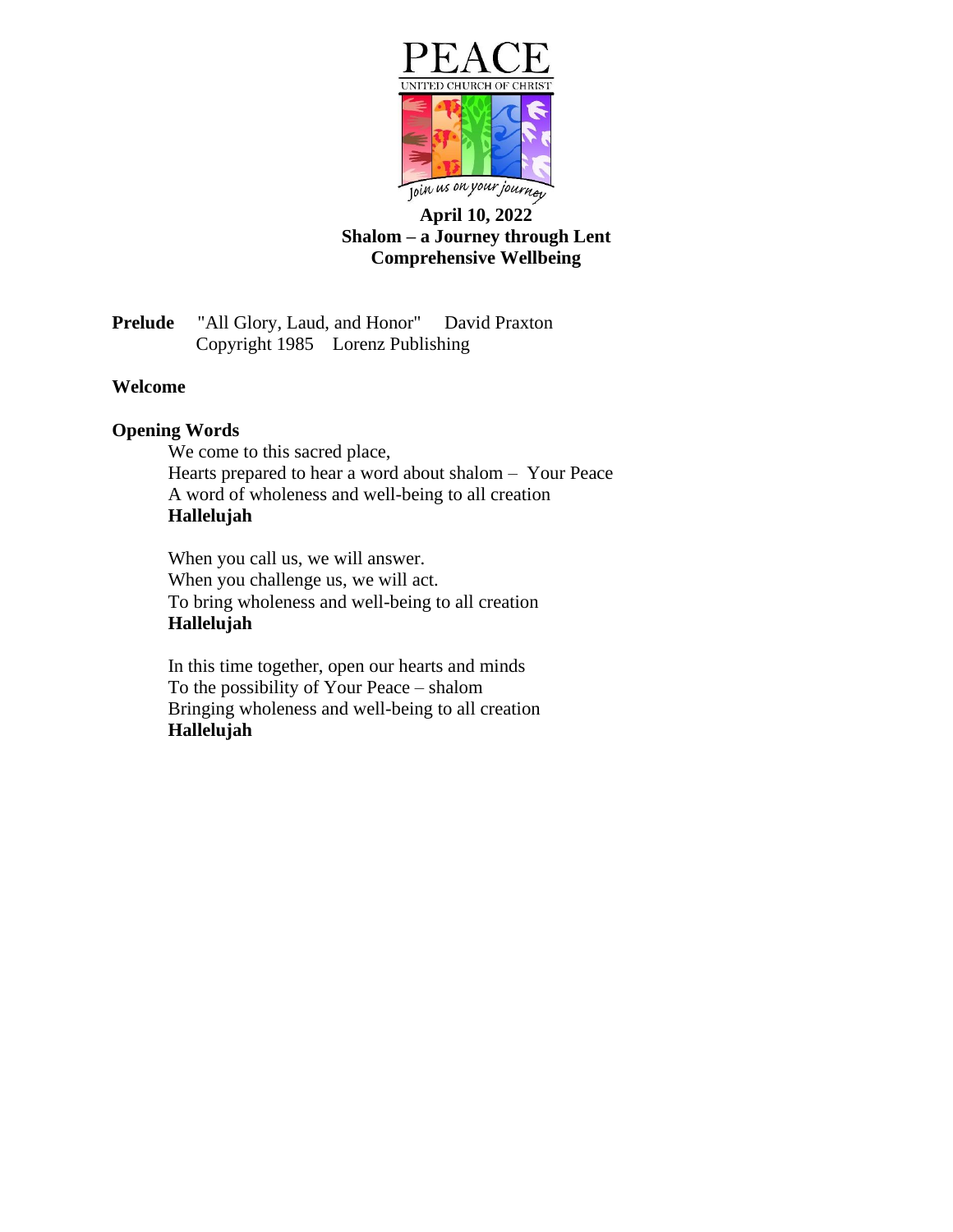**Opening Response** "What Does the Lord Require of You?" Jim Strathdee



**Prayer of Invocation** Dom Helder Camara Come Holy One! Do not smile and say you are already with us. Millions do not know you and to us who do, what is the difference? What is the point of your presence if our lives do not alter? Change our lives, Shatter our complacency. Make your word our life's purpose.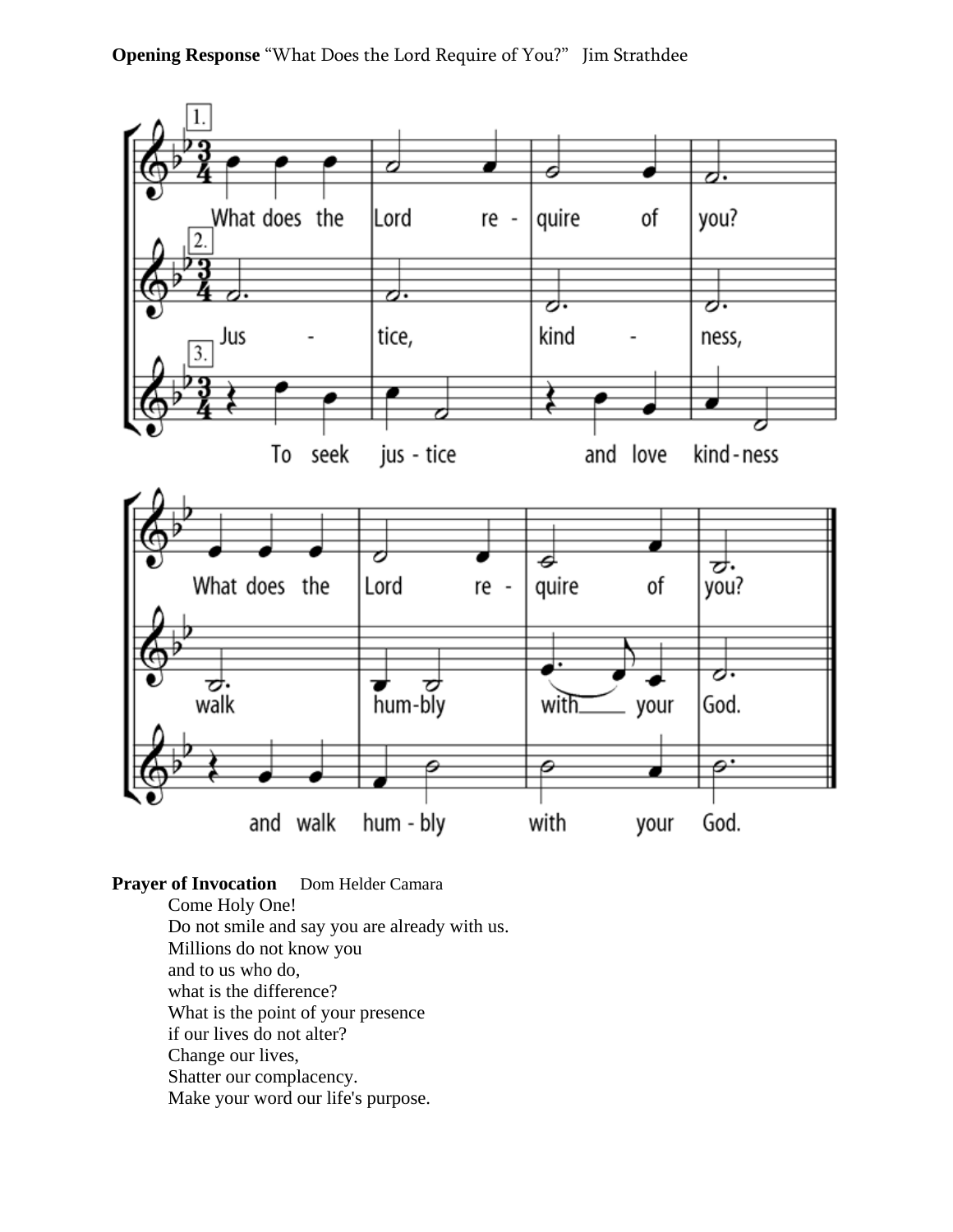Take away the quietness of a clear conscience. Press us uncomfortably. For only thus that other peace is made, your peace. Amen

# **Children's Time**

**The Witness of Music** Chancel Choir

"Hosanna" Natalie Sleeth Copyright 1980 Hinshaw Music Inc.

#### **Reading:**

#### **Mark 11:1-11**

When they were approaching Jerusalem, at Bethphage and Bethany, near the Mount of Olives, he sent two of his disciples and said to them, 'Go into the village ahead of you, and immediately as you enter it, you will find tied there a colt that has never been ridden; untie it and bring it. If anyone says to you, "Why are you doing this?" just say this, "The Lord needs it and will send it back here immediately." ' They went away and found a colt tied near a door, outside in the street. As they were untying it, some of the bystanders said to them, 'What are you doing, untying the colt?' They told them what Jesus had said; and they allowed them to take it. Then they brought the colt to Jesus and threw their cloaks on it; and he sat on it. Many people spread their cloaks on the road, and others spread leafy branches that they had cut in the fields. Then those who went ahead and those who followed were shouting,

## 'Hosanna!

Blessed is the one who comes in the name of the Lord!

Blessed is the coming kingdom of our ancestor David!

Hosanna in the highest heaven!'

Then he entered Jerusalem and went into the temple; and when he had looked around at everything, as it was already late, he went out to Bethany with the twelve.

## **For the wisdom contained in these holy words, we give thanks. Amen**

#### **Sermon Rev. Wendy Bruner**

**Hymn** NCH #213 "Hosanna, Loud Hosanna"

#### **Joys and Concerns**

**Prayer** Creator, who art in heaven, hallowed be your name. Your kin-dom come, your will be done on earth as it is in heaven. Give us this day our daily bread, and forgive us our debts as we forgive our debtors, and lead us not into temptation, but deliver us from evil. For yours is the kin-dom, and the power,